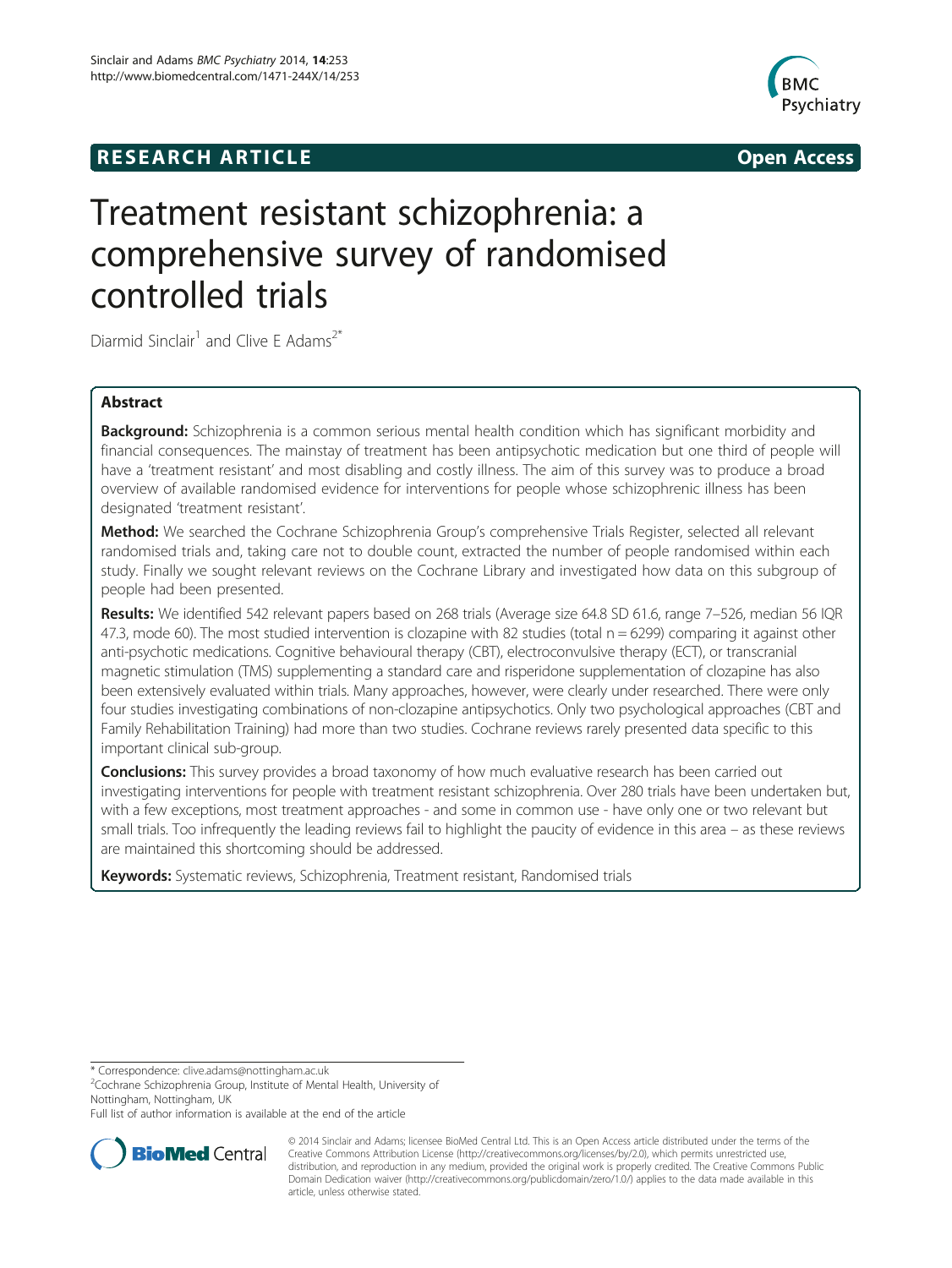# **Background**

Schizophrenia is a common serious mental health condition affecting approximately 1% of the population [[1](#page-6-0)]. The course of illness is variable with a minority fully recovering from an initial episode whilst most with have a relapsing remitting course [\[2](#page-6-0)]. Antipsychotic medication has been part of the standard care of schizophrenia since the introduction of chlorpromazine in 1952. Up to 60% of people with schizophrenia will respond to antipsychotic medication but about 1 in 3 people have an illness that is "treatment resistant" [\[3\]](#page-6-0) and this group suffer, cause problems to their carers and society, and are enormously resourceintensive – often for decades [\[4\]](#page-6-0).

Treatment resistant schizophrenia (TRS) has not been consistency defined within the literature [\[5\]](#page-6-0). In a landmark randomised trial John Kane and colleagues investigated the effects of clozapine compared with chlorpromazine for people with TRS [[6\]](#page-6-0). In this study TRS was defined as "at least three periods of treatment with antipsychotics from at least two different classes at adequate doses for an adequate period time with no relief and no period of good functioning over the last five years". Kane's trial led to clozapine's reintroduction to common use and the criteria used to define TRS in this study remain some of the most cited in randomised trials concerning TRS [\[7\]](#page-6-0).

Clozapine's use is restricted partly due to serious adverse effects including blood disorders and cardiac toxicity. Many newer agents or approaches have been the focus of TRS studies with the hope of having similar efficacy to clozapine but better tolerability and safety – although, on average, other medications seem less effective than clozapine [[8,9](#page-6-0)]. Whilst clozapine is the only licensed drug for TRS, clinicians do often try other approaches such as poly-pharmacy and high dose prescribing [\[10\]](#page-6-0) before its prescription with an average 47.7 months delay in use of clozapine [[11\]](#page-6-0). Up to 30% of people whose illness has been designated as resistant to treatment will have an inadequate response to clozapine and more interventions may be indicated [\[12](#page-6-0)]. Interventions in TRS include not only pharmacological interventions but also psychological and 'physical' interventions such as electroconvulsive therapy (ECT). This important subgroup of people is an active area of evaluative research and we know of no overview and taxonomy.

Small trials can lead to imprecise results where there are wide 95% confidence intervals (CIs). Wide CIs can lead to difficulties in making clinical recommendations especially where these cross the line of no effect suggesting a treatment is potentially ineffective. As study size increases so does precision of results leading to a more accurate estimate of the effect size. It has also been shown that trials containing small numbers of randomised participants can lead to treatment effects being overestimated and that these can decrease as more data becomes available [[13\]](#page-6-0). This may be due to a variety of factors such as low methodological quality but may also be due to a failure of the randomisation to balance differences between control and intervention groups in terms of prognosis due to random error. The GRADE recommendations take account of this and suggest rating down recommendations based on imprecise results or studies containing small numbers of participants [\[14\]](#page-6-0).

# Aim

To produce a broad overview of available randomised evidence (pharmacological or non-pharmacological) for interventions in TRS and identify areas where further research and data synthesis may be beneficial.

# Methods

The Cochrane Schizophrenia Group (CSG) register was searched in October 2012. This register is compiled by methodical searches of 70 different biomedical databases including BIOSIS, CINAHL, Dissertation abstracts, EMBASE, LILACS, MEDLINE, PSYNDEX, PsycINFO, RUSSMED, Sociofile and is supplemented with hand searching of relevant journals and numerous conference proceedings. This strategy attempts to reduce the risk of publication bias. A detailed account of the group's search strategy is available [[15](#page-6-0)].

The search terms used were: \*Treatment?resist\*, \*non? respon\*, \*non?remission\*, \*non?remitter\*, \*Therapy?Resist\*, \*treatment?refract\*, \*medication?resistan\*, \*drug? resistan\*.

All abstracts returned by this search were then inspected for relevance. If there was any doubt from the abstract alone, the full paper was obtained for clarification. Studies not concerning therapeutic interventions, not mentioning treatment resistant schizophrenia, or that were not randomised were excluded. Given the lack of consensus criteria for diagnosing TRS a broad definition was adopted whereby a paper was included if the study population was deemed to be treatment resistant by the authors. We also included papers where the authors did not explicitly mention treatment resistance but there was evidence that all participants had tried pharmacological interventions but these had not been effective or the patients were intolerant of them prior to the study intervention. There was no requirement for the papers to report any particular outcome measure or length of follow-up to be included. Multiple reports of single trials were grouped to avoid double counting. A single trial may appear in numerous publications and, if not corrected for, could introduce spurious precision by being counted over and over again. Trials were then grouped by type of intervention and data extracted on number of participants. Data were extracted onto an electronic database. The data extraction was undertaken independently by DS. The primary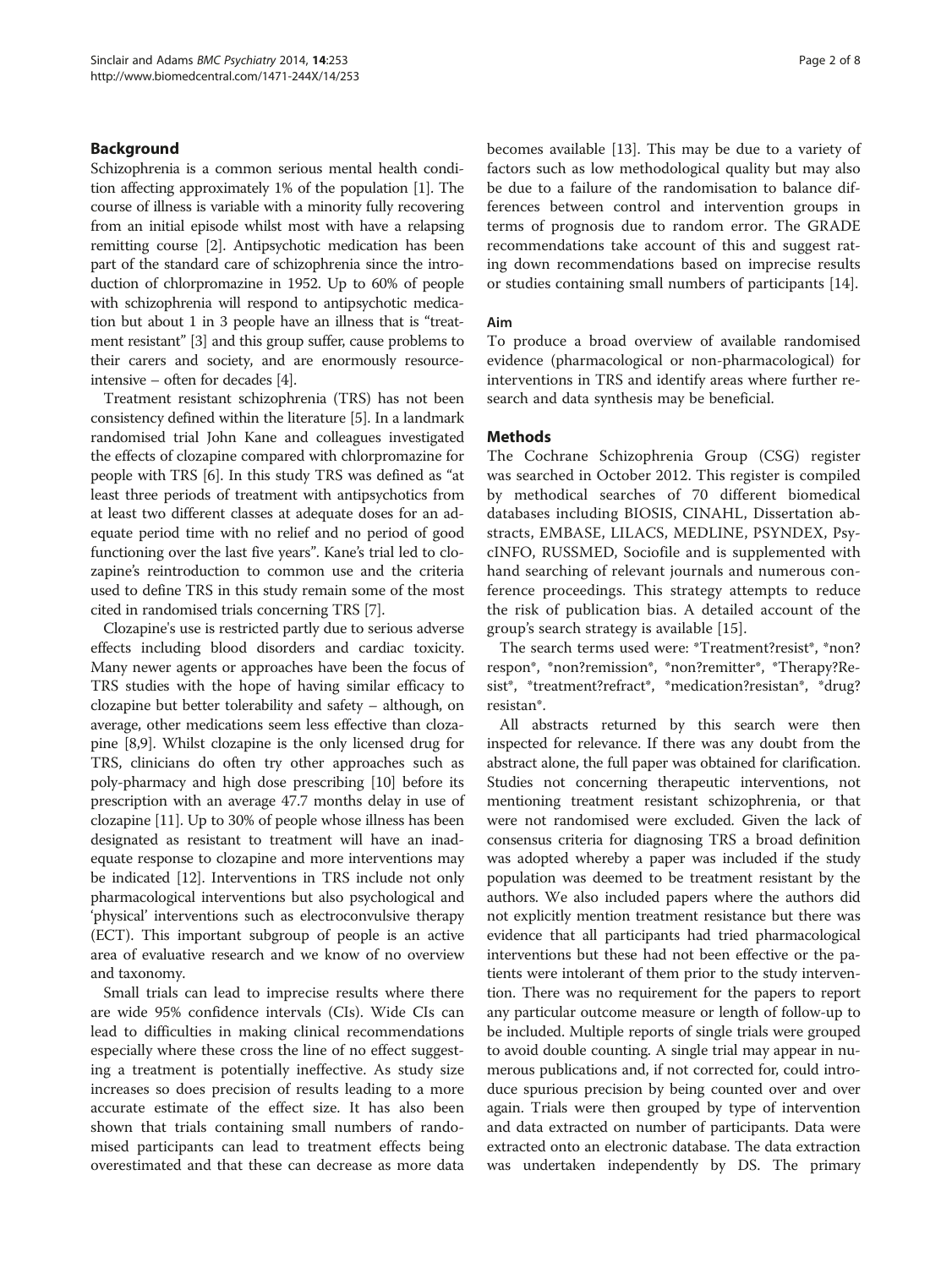outcome of interest was the number of participants in a study so to produce an indication how much RCT evidence there was for any particular intervention. Relevant Cochrane reviews were identified and inspected.

# Results

The initial electronic search returned 1307 references (Figure 1). 560 of these were relevant to this review. After excluding duplicates, non-randomised studies and studies not concerning a therapeutic intervention there were 268 included studies. Relevant interventions tested in randomised trials fell into four broad categories (Tables [1, 2](#page-3-0), [3](#page-4-0) and [4\)](#page-5-0). The average size of trials was 64.8 (SD 61.6, range 7–526, median 56, mode 60) and the most commonly evaluated treatments are cognitive behavioural therapy, electroconvulsive therapy, or transcranial magnetic stimulation supplementing a standard care which would include antipsychotic treatment, risperidone supplementation of clozapine, or a list of antipsychotics (most notably clozapine) as stand-alone treatment for people whose illness had been designated resistant to treatment (Table [4](#page-5-0)). Cochrane reviews, not specifically focusing on clozapine, provide extensive coverage of the data from within broad groups of trials, but few of these leading



reviews provide specific consideration of this important sub-group of people (Additional file [1](#page-6-0): Table S1).

# **Discussion**

The James Lind Alliance has recently focused on gaining a UK consensus for prioritisation of research topics in schizophrenia for clinicians, researchers and patients. This broad process results in a top ten topic list and top of that list was "What is the best way to treat people with schizophrenia that is unresponsive to treatment?" [[45\]](#page-7-0). Whilst we have not assessed the quality of the research this survey does give a broad taxonomy of how much evaluative research has been carried out investigating interventions for people with treatment resistant schizophrenia. We are aware of discrepancies between the numbers we present and the study count in some key systematic reviews – almost invariably with the paper published review containing considerably less studies than we have listed in the tables (for example [[46\]](#page-7-0)). This may be a function of the reviewers selecting studies of highest quality, and issues of currency and comprehensiveness of searches.

It is good to see how evaluative effort has some focuses – such on the evolution of adjunctive cognitive behavioural therapy, or use of clozapine – but it still seems that there are considerable efforts made by pioneering and entrepreneurial researchers and funders on trials focusing on any number of treatments. Common approaches to treatment are under-researched. For example, polypharmacy is prevalent and may be used in preference to initiating clozapine in people whose illness is resistant to treatment [[47](#page-7-0)]. There are, however, only four studies investigating combinations of non-clozapine antipsychotics (total of 297 participants). Also, evidence for augmenting antipsychotics with anti-depressant medication seems lacking as no individual drug had more than one study and these trials included only 244 participants in total.

The great majority of trials right across this area seem grossly underpowered to find any clinically important outcome. Understandably, much evidence synthesis has been undertaken but key *maintained* reviews (Cochrane reviews) have largely been too broad to provide synthesis of evidence for this important sub-group of people. When that is not the case, and synthesis of all trials relevant to those with treatment resistant illness is undertaken and presented, these reviews report salutary lessons on the limited clinical conclusions to be drawn from even the totality of evidence [[16](#page-6-0)[-44](#page-7-0)].

#### Limitations

This survey has not examined the effect sizes of any of the interventions involved. Some interventions may have only a low number of relatively small RCTs but if the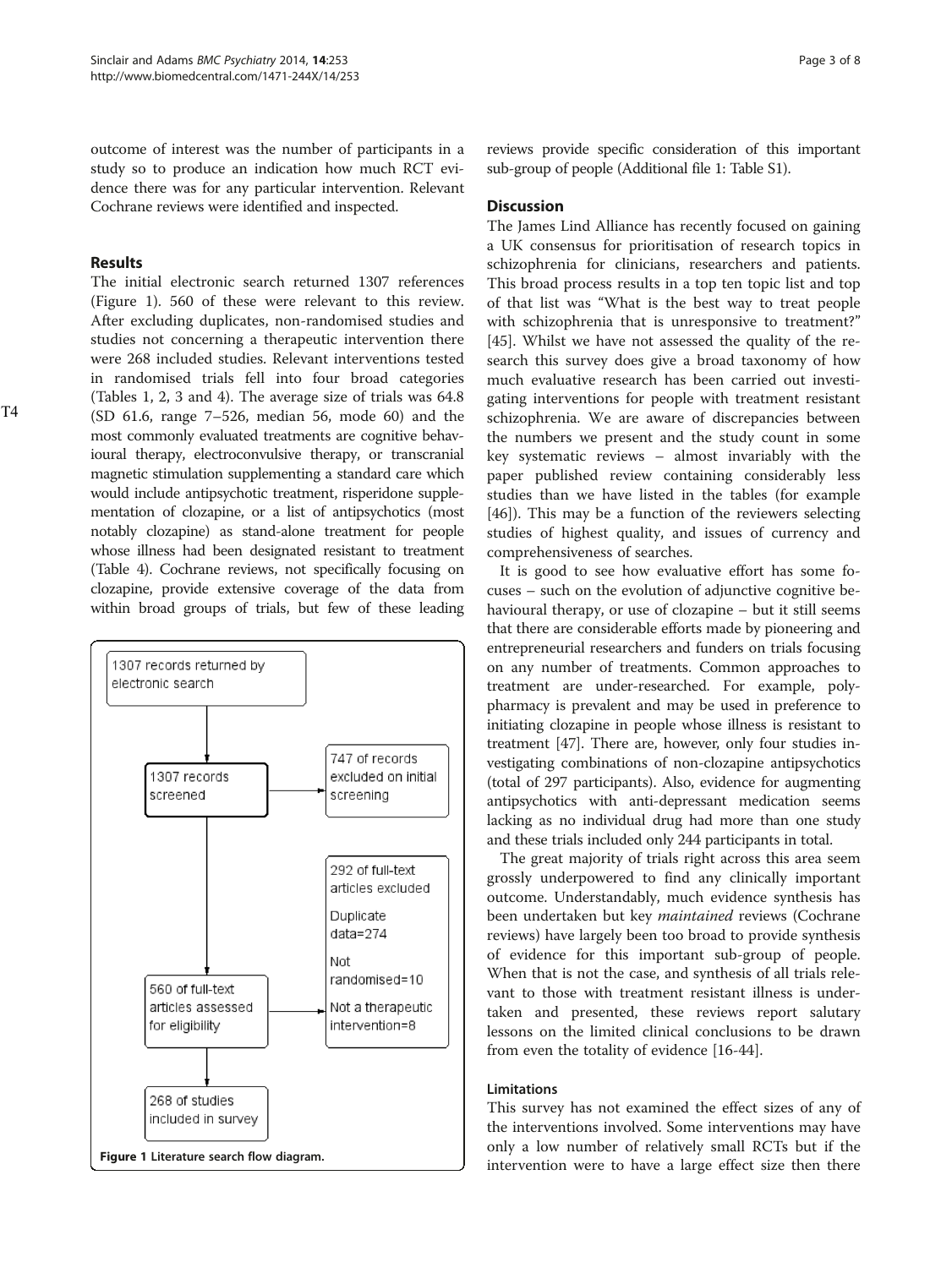| <b>Type of intervention</b>                  | <b>Number</b>  |                             | Cochrane |
|----------------------------------------------|----------------|-----------------------------|----------|
|                                              |                | <b>Studies Participants</b> | review*  |
| Psychological                                |                |                             |          |
| Attention shaping                            | 1              | 82                          |          |
| Cognitive behavioural therapy                | 13             | 824                         | $[16]$   |
| Cognitive behavioural therapy +              | 1              | 38                          |          |
| D-Cycloserine                                |                |                             |          |
| Emotion management<br>training               | 1              | 22                          |          |
| Family behavioural therapy                   | 1              | 30                          | $[17]$   |
| Family rehabilitation training               | $\mathfrak{D}$ | 91                          | $[17]$   |
| Integrative therapy                          | 1              | 76                          |          |
| Neuropsychological<br>rehabilitation therapy | 1              | 93                          |          |
| Occupational therapy                         | 1              | 26                          |          |
| Alternative medicine                         |                |                             |          |
| Acupuncture                                  | 1              | 40                          | $[18]$   |
| <b>Physical treatments</b>                   |                |                             |          |
| Electroconvulsive therapy                    | 13             | 886                         | $[19]$   |
| Transcranial magnetic<br>stimulation         | 15             | 423                         | $[20]$ * |
| Psychosurgery                                | 1              | 36                          |          |
| Transcranial direct-current<br>stimulation   | $\mathfrak{D}$ | 120                         |          |
| Intravascular irradiation                    | 1              | 60                          |          |
| Haemodialysis                                | 1              | 11                          |          |

<span id="page-3-0"></span>Table 1 Non-pharmacological interventions – added to standard care

#### Table 2 Adjuvant interventions – added to clozapine

Name of intervention  $\frac{Number}{C}$  Cochrane

Studies Participants

| Antipsychotics                               |                |     |             |  |
|----------------------------------------------|----------------|-----|-------------|--|
| Amisulpride                                  | 4              | 322 | [21]        |  |
| Aripiprazole                                 | 5              | 349 |             |  |
| Fluphenazine                                 | 1              | 60  |             |  |
| Haloperidol                                  | $\overline{2}$ | 116 |             |  |
| Paliperidone                                 | 1              | 70  |             |  |
| Pipotiazine                                  | 1              | 84  |             |  |
| Quetiapine                                   | $\overline{2}$ | 136 | [21]        |  |
| Risperidone                                  | 10             | 646 | [21]        |  |
| <b>Sertindole</b>                            | 1              | 50  |             |  |
| Sulpride                                     | $\overline{2}$ | 150 | [21, 22]    |  |
| Ziprasidone                                  | 3              | 150 | [21]        |  |
| Clozapine added to 'other<br>antipsychotics' | $\overline{2}$ | 100 |             |  |
| Antidepressants                              |                |     |             |  |
| <b>Duloxetine</b>                            | 1              | 33  |             |  |
| Fluvoxamine                                  | 1              | 68  |             |  |
| Anticonvulsants/mood stabilisers             |                |     |             |  |
| Valproate                                    | 1              | 34  | $[23]$ *    |  |
| Lamotrigine                                  | $\overline{2}$ | 85  | $[24]^*$    |  |
| Lithium                                      | 3              | 152 | $[25]^{*}$  |  |
| <b>Antimicrobials</b>                        |                |     |             |  |
| Inosine                                      | 1              | 66  |             |  |
| <b>Herbal</b>                                |                |     |             |  |
| Ginkgo Biloba                                | 1              | 42  |             |  |
| Anti-diabetic                                |                |     |             |  |
| <b>Metformin</b>                             | 1              | 61  |             |  |
| Selective norepinephrine reuptake inhibitor  |                |     |             |  |
| <b>Atomoxetine</b>                           | 1              | 126 |             |  |
| Drugs Used in Dementia                       |                |     |             |  |
| <b>Mematine</b>                              | 1              | 21  | $[26]^{**}$ |  |
| Amino acids                                  |                |     |             |  |
| Glycine                                      | $\overline{2}$ | 31  | $[27]$ *    |  |

\*Review includes interventions that weren't just added to clozapine. \*\*Protocol and intervention wasn't specifically added to clozapine.

treatment resistant schizophrenia does remain controversial [[48](#page-7-0)] but guidelines have some consistency in supporting use of clozapine [\[49,50](#page-7-0)] and psychosocial approaches for which service users have helped generate the greatest body of evidence. Participants in trials may be far less pleased to see how often they have been persuaded to give informed consent to trials that are never likely to really provide clinically important outcomes.

Too often funders and researchers do not seem to communicate or collaborate. We do not need more

#### \*Protocols.

could be robust evidence already for the intervention being beneficial or harmful, although there is some evidence that such findings may be misleading due to the imprecision of small studies [\[13](#page-6-0)].

It was beyond the scope of this survey to examine the methodology of all the included studies in detail and as a result some studies that are included may be of low quality with serious risk of bias. This would mean that some areas may look like they have a robust evidence base when this is not the case.

There is also no universally accepted definition of what constitutes TRS. This survey had a very broad definition of treatment resistance meaning that for a narrower definition there would be less included studies. As a result there is likely to be heterogeneity between studies.

#### Conclusions

The thousands of people with treatment resistant schizophrenia who have invested time, effort and trust may be heartened to know that some direction has emerged from the not quite so random activity. The management of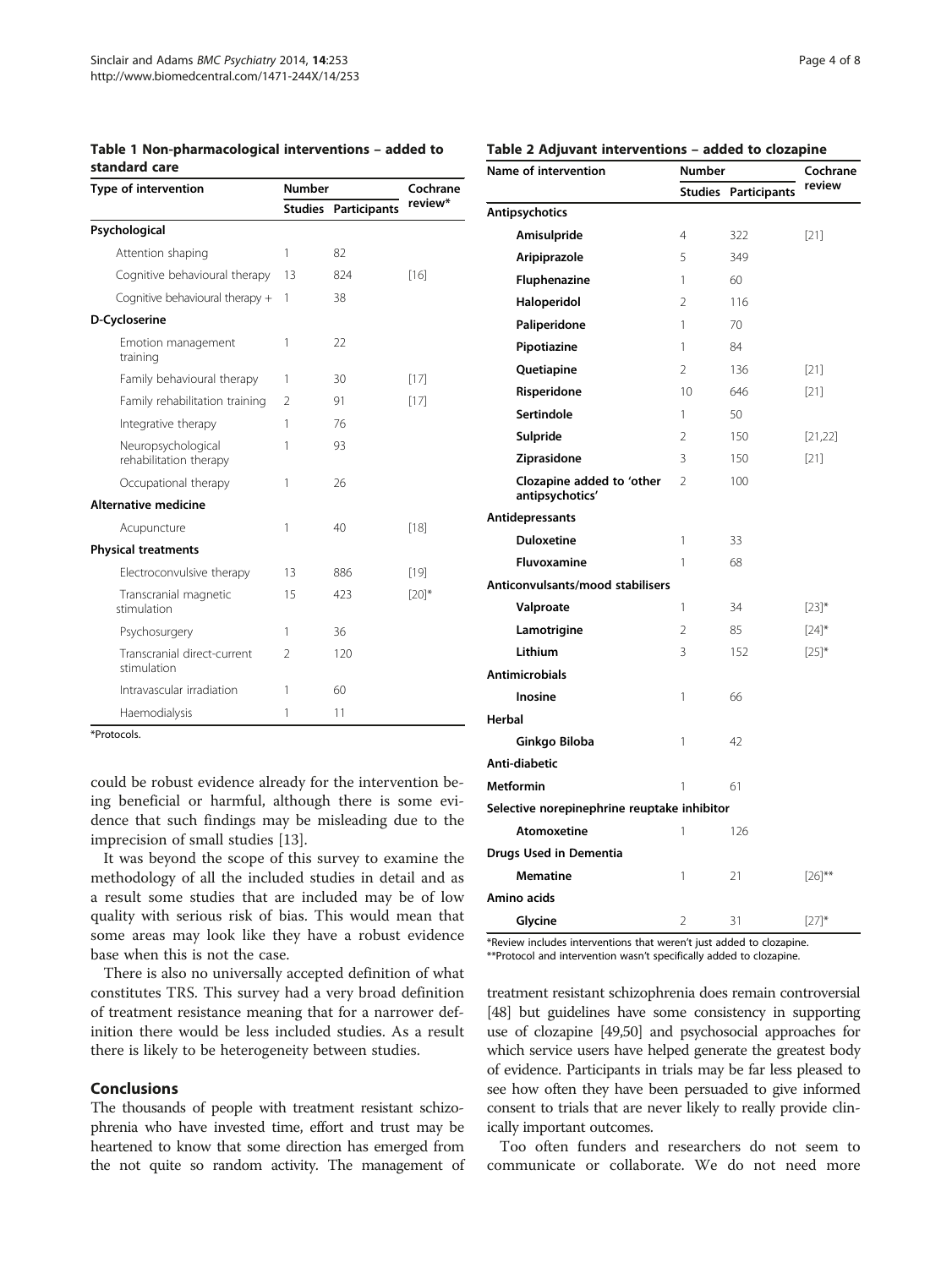| Name of intervention                            |                | Number         |                | Cochrane |
|-------------------------------------------------|----------------|----------------|----------------|----------|
|                                                 |                | <b>Studies</b> | Participants   | review   |
| Added to specific antipsychotic                 |                |                |                |          |
| Olanzapine                                      |                |                |                |          |
| Antipsychotic                                   | Chlorpromazine | $\mathbf{1}$   | 39             |          |
|                                                 | Sulpride       | $\overline{2}$ | 114            |          |
| Risperidone                                     |                |                |                |          |
| Antipsychotic                                   | Quetiapine     | $\mathbf{1}$   | 144            |          |
| Chlorpromazine                                  |                |                |                |          |
| Movement disorder drugs                         | <b>LDOPA</b>   | $\mathbf{1}$   | $\,8\,$        |          |
| Haloperidol                                     |                |                |                |          |
| Serotonin 5-HT <sub>3</sub> receptor antagonist | Ondansetron    | $\mathbf{1}$   | 121            |          |
| Added to unspecified antipsychotic              |                |                |                |          |
| Amino Acids                                     | Glycine        | 3              | 50             | $[27]$   |
|                                                 | Serine         | 1              | 39             | $[27]$   |
| Antidepressants                                 | Citalopram     | 1              | 18             |          |
|                                                 | Escitalopram   | 1              | 30             |          |
|                                                 | Mianserin      | $\mathbf{1}$   | 18             |          |
|                                                 | Sertraline     | $\mathbf{1}$   | 77             |          |
| Anticonvulsants and mood stabilisers            | Valproate      | $\overline{2}$ | 140            | $[23]$   |
|                                                 | Carbamazepine  | 3              | 79             | $[28]$   |
|                                                 | Topiramate     | $\overline{2}$ | 86             |          |
|                                                 | Lamotrigine    | $\mathbf{1}$   | 38             | $[24]$   |
|                                                 | Lithium        | 5              | 227            | $[25]$   |
| Antimicrobials                                  | D-Cycloserine  | $\overline{2}$ | 35             | $[27]$   |
|                                                 | Ketoconazole   | $\overline{2}$ | 24             |          |
| Herbal                                          | Ning Xin Tang  | 1              | 60             |          |
|                                                 | Ginkgo Biloba  | $\mathbf{1}$   | 82             |          |
|                                                 | Yi Gan San     | $\mathbf{1}$   | 59             |          |
| Movement disorder drugs                         | Apomorphine    | 1              | 18             |          |
|                                                 | Tetrabenazine  | 1              | 41             |          |
| Opioid acting drugs                             | Methadone      | 1              | $\overline{7}$ |          |
| Salt or ester of benzoic acid                   | Benzoate       | $\mathbf{1}$   | 60             |          |
| Histamine $H_2$ receptor antagonist             | Famotidine     | $\mathbf{1}$   | 30             |          |
| Oestrogen receptor antagonist                   | Tamoxifem      | $\mathbf{1}$   | 26             |          |

# <span id="page-4-0"></span>Table 3 Adjuvant interventions – added to antipsychotics other than clozapine

individual trials of 100 people unless part of a network of other studies. Such studies are likely to overestimate the effects of experimental treatments [\[51](#page-7-0)] and are unlikely to give a precise enough estimate of effect size and may lead to Type I or Type II errors [\[13](#page-6-0),[52\]](#page-7-0). Two arm randomised trials with a total of 300 participants have power to clearly show a difference of 20% between groups for binary outcomes such as 'better' or 'not better' (α 0.05, β 20%). We suggest that there are enough studies of about 100 participants to act as pilots for larger trials. Underpowered studies leave everyone depending on interpretation of scales such as BPRS [\[53](#page-7-0)] that are rarely used in clinical practice. Many such scales are proxy measures for real clinical outcomes. There are difficulties in determining whether changes in, for example, BPRS scores translate into clinically meaningful changes for patients with evidence suggesting higher cut-offs are required [[54\]](#page-7-0). GRADE guidelines would also suggest downgrading recommendations based on small numbers of data [[14\]](#page-6-0) and only 33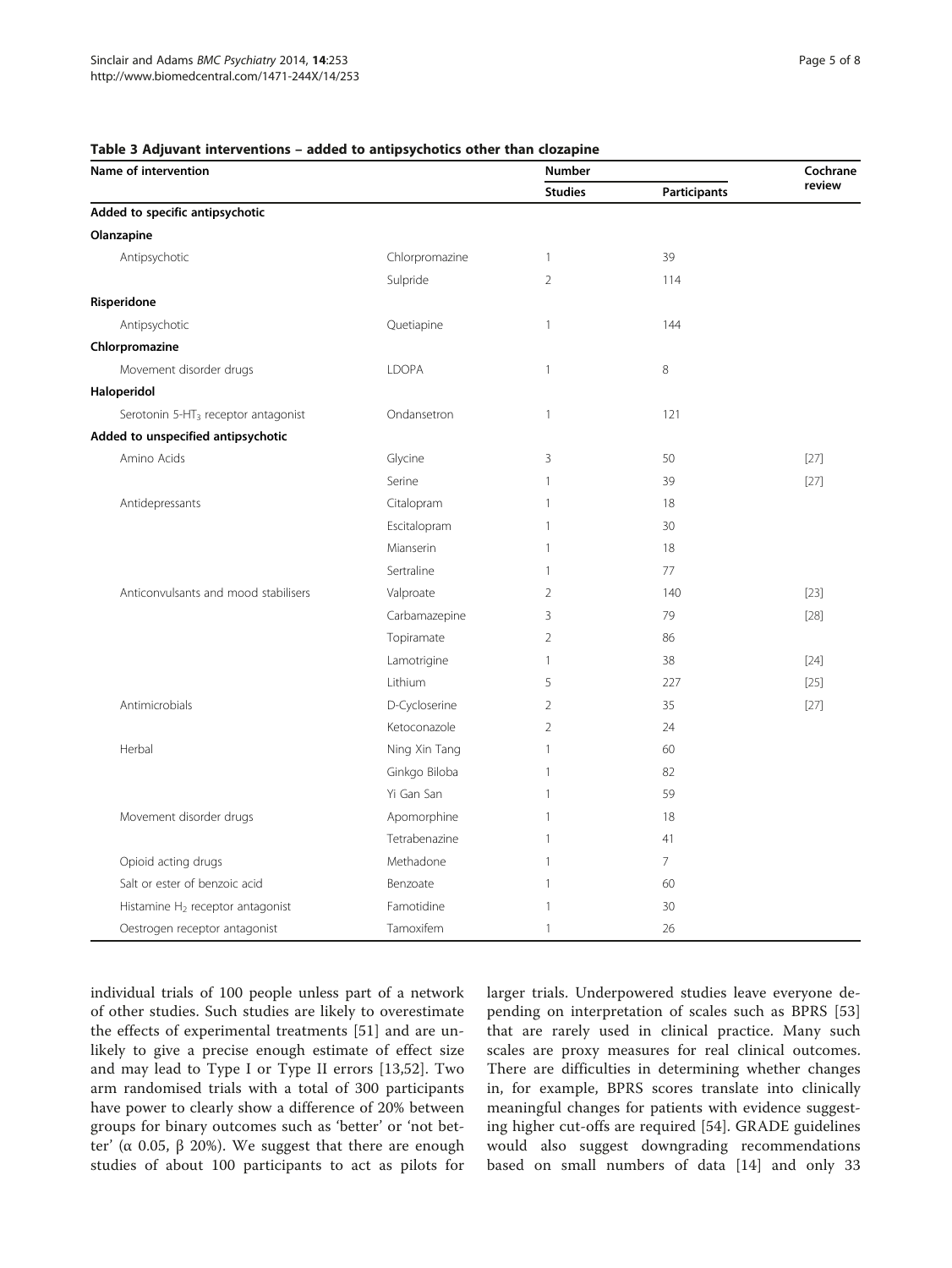# <span id="page-5-0"></span>Table 4 Non-adjuvant use of antipsychotic medication

|                                                        | <b>Number</b>  | Cochrane     |           |  |
|--------------------------------------------------------|----------------|--------------|-----------|--|
| Name of experimental intervention                      | <b>Studies</b> | Participants | review    |  |
| Amisulpride                                            |                |              |           |  |
| vs Antipsychotics which include clozapine              | $\mathbf{1}$   | 140          | $[29]$    |  |
| Aripiprazole                                           |                |              |           |  |
| vs Antipsychotics which include clozapine              | 8              | 591          | $[30]$    |  |
| vs Antipsychotics excluding clozapine                  | $\overline{4}$ | 511          | $[30]$    |  |
| Clozapine                                              |                |              |           |  |
| Dosing levels                                          | 5              | 236          |           |  |
| vs Non-clozapine antipsychotics                        | 82             | 6299         | [31, 32]  |  |
| Olanzapine                                             |                |              |           |  |
| vs Antipsychotics which include clozapine              | 19             | 1381         | $[33]$    |  |
| vs Antipsychotics excluding clozapine                  | 8              | 899          | $[33]$    |  |
| Risperidone                                            |                |              |           |  |
| Dosing levels                                          | $\mathbf{1}$   | 27           | $[34]$    |  |
| vs Antipsychotics which include clozapine              | 32             | 2380         | $[35]$    |  |
| vs Antipsychotics excluding clozapine                  | 14             | 1108         | $[36]$    |  |
| Quetiapine                                             |                |              |           |  |
| Dosing levels                                          | 1              | 60           |           |  |
| vs Antipsychotics which include clozapine              | 7              | 615          | $[37]$    |  |
| vs Antipsychotics excluding clozapine                  | $\overline{4}$ | 503          | $[37]$    |  |
| Sertindole                                             |                |              |           |  |
| vs Antipsychotics excluding clozapine                  | $\mathbf{1}$   | 321          | $[38]$    |  |
| Ziprasidone                                            |                |              |           |  |
| vs Antipsychotics which include clozapine              | 4              | 445          | $[39]$    |  |
| vs Antipsychotics excluding clozapine                  | $\mathbf{1}$   | 306          | $[39]$    |  |
| Chlorpromazine                                         |                |              |           |  |
| vs Antipsychotics which include clozapine              | $\overline{4}$ | 525          | $[40]$ ** |  |
| vs Antipsychotics excluding clozapine                  | 10             | 1019         | $[40]$ ** |  |
| Fluphenazine                                           |                |              |           |  |
| Dosing levels                                          | $\mathbf{1}$   | 31           |           |  |
| vs Antipsychotics which include clozapine              | $\mathbf{1}$   | 21           | $[41]$ ** |  |
| vs Antipsychotics excluding clozapine                  | 4              | 185          | $[42]$ ** |  |
| Haloperidol                                            |                |              |           |  |
| Dosing levels                                          | $\mathbf{1}$   | 11           |           |  |
| vs Antipsychotics which include clozapine              | 8              | 983          |           |  |
| vs Antipsychotics excluding clozapine                  | 15             | 1294         | $[43]$ ** |  |
| Perphenazine                                           |                |              |           |  |
| vs Antipsychotics excluding clozapine                  | $\mathbf{1}$   | 300          | $[44]$ ** |  |
| <b>Thiothexene</b>                                     |                |              |           |  |
| Dosing levels                                          | 2              | 82           |           |  |
| Others* (Interventions with less than 50 participants) |                |              |           |  |
| Dosing levels                                          | $\overline{2}$ | 143          |           |  |
| vs Antipsychotics excluding clozapine                  | 4              | 94           |           |  |

\*Flupentixol, Levopromazine, Lurasidone, Mesoridazine, Paliperidone, Remoxipride, Thioridazine.

\*\*Protocol.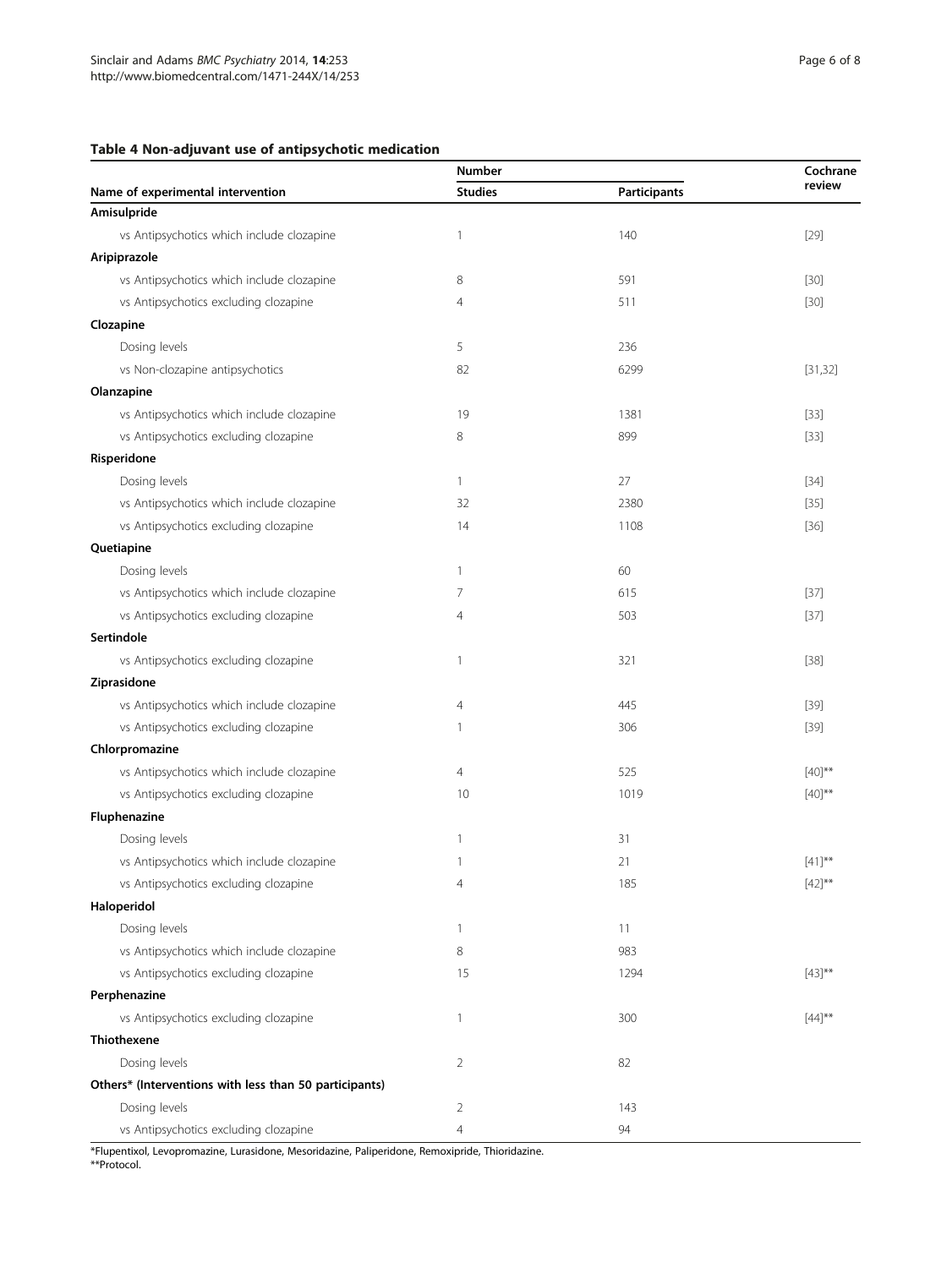<span id="page-6-0"></span>studies contained more than 100 participants. This meant lots of participants were being enrolled onto studies that were unlikely to change clinical practice.

Systematic reviews should make data accessible on this important sub-group of people. This area of care is of concern to everyone [\[45\]](#page-7-0) but too often good reviews leave data inaccessible. With maintenance of these reviews this shortcoming could be addressed.

# Additional file

[Additional file 1: Table S1.](http://www.biomedcentral.com/content/supplementary/s12888-014-0253-4-s1.docx) Non-pharmacological interventions. Table S2. Adjuvant interventions - added to clozapine. Table S3. Adjuvant interventions – added to antipsychotics other than clozapine. Table S4. Non-adjuvant use of antipsychotic medication.

#### Competing interests

The authors declare that they have no competing interests.

#### Authors' contributions

DS coordinated this study, determined eligibility, extracted data, inputted data, and analysed data and drafted the final report. CEA helped design the study, supervised its conduct and draft the final report. Both authors read and approved the final manuscript.

#### Acknowledgements

No funding was provided for this study. Support was received from the Cochrane Schizophrenia Group with the supply of the data and library services. We would like to thank Sam Roberts for help with searches and locating full text copies of articles.

#### Author details

<sup>1</sup>Sheffield Health and Social Care NHS Foundation Trust, Fullwood House, 5 Old Fulwood Rd, Sheffield, South Yorkshire S10 3TG, UK. <sup>2</sup>Cochrane Schizophrenia Group, Institute of Mental Health, University of Nottingham, Nottingham, UK.

#### Received: 7 January 2014 Accepted: 28 August 2014 Published online: 12 September 2014

#### References

- Sartorius N, Shapiro R, Kimura M, Barrett K: WHO international pilot study of schizophrenia. Psychol Med 1972, 2(4):422–425.
- Harrison G, Hopper K, Craig T, Laska E, Siegel C, Wanderling J, Dube KC, Ganev K, Giel R, an der Heiden W: Recovery from psychotic illness: a 15- and 25-year international follow-up study. Br J Psychiatry 2001, 178:506–517.
- 3. Meltzer HY: Treatment-resistant schizophrenia–the role of clozapine. Curr Med Res Opin 1997, 14(1):1–20.
- 4. Mangalore R, Knapp M: Cost of schizophrenia in England. J Ment Health Policy Econ 2007, 10(1):23–41.
- 5. Suzuki T, Remington G, Mulsant BH, Rajji TK, Uchida H, Graff-Guerrero A, Mamo DC: Treatment resistant schizophrenia and response to antipsychotics: a review. Schizophr Res 2011, 133(1–3):54–62.
- 6. Kane J, Honigfeld G, Singer J, Meltzer H: Clozapine for the treatment-resistant schizophrenic. A double-blind comparison with chlorpromazine. Arch Gen Psychiatry 1988, 45(9):789–796.
- 7. Conley RR, Buchanan RW: Evaluation of treatment-resistant schizophrenia. Schizophr Bull 1997, 23(4):663–674.
- 8. McEvoy JP, Lieberman JA, Stroup TS, Davis SM, Meltzer HY, Rosenheck RA, Swartz MS, Perkins DO, Keefe RS, Davis CE, Severe J, Hsiao JK, CATIE Investigators: Effectiveness of clozapine versus olanzapine, quetiapine, and risperidone in patients with chronic schizophrenia who did not respond to prior atypical antipsychotic treatment. Am J Psychiatry 2006, 163:600-610.
- Lewis SW, Barnes TR, Davies L, Murray RM, Dunn G, Hayhurst KP, Markwick A, Lloyd H, Jones PB: Randomized controlled trial of effect of prescription of clozapine versus other second-generation antipsychotic drugs in resistant schizophrenia. Schizophr Bull 2006, 32(4):715–723.
- 10. Gallego JA, Bonetti J, Zhang J, Kane JM, Correll CU: Prevalence and correlates of antipsychotic polypharmacy: a systematic review and meta-regression of global and regional trends from the 1970s to 2009.
- Schizophr Res 2012, 138(1):18-28. 11. Howes OD, Vergunst F, Gee S, McGuire P, Kapur S, Taylor D: Adherence to treatment guidelines in clinical practice: study of antipsychotic treatment prior to clozapine initiation. Br J Psychiatry 2012, 201(6):481-485.
- 12. Meltzer HY: Treatment of the neuroleptic-nonresponsive schizophrenic patient. Schizophr Bull 1992, 18(3):515–542.
- 13. Trikalinos TA, Churchill R, Ferri M, Leucht S, Tuunainen A, Wahlbeck K, Ioannidis JP, project E-P: Effect sizes in cumulative meta-analyses of mental health randomized trials evolved over time. J Clin Epidemiol 2004, 57(11):1124–1130.
- 14. Guyatt GH, Oxman AD, Kunz R, Brozek J, Alonso-Coello P, Rind D, Devereaux PJ, Montori VM, Freyschuss B, Vist G, Jaeschke R, Williams JW, Murad MH, Sinclair D, Falck-Ytter Y, Meerpohl J, Whittington C, Thorlund K, Andrews J, Schünemann HJ: GRADE guidelines 6. Rating the quality of evidenceimprecision. J Clin Epidemiol 2011, 64(12):1283–1293.
- 15. Adams CE, Davis J, Duggan L, Essali A, Fenton M, Leucht S, Jayaram M, Li C, Tharyan P, Välimäki M, Cochrane Schizophrenia Group: About the Cochrane collaboration (Cochrane Review Groups (CRGs). Issue 8. Art. No.: SCHI.
- 16. Jones C, Hacker D, Cormac J, Meaden A, Irving CB: Cognitive behaviour therapy versus other psychosocial treatments for schizophrenia. Cochrane Database Syst Rev 2012, 4:CD008712.
- 17. Pharoah F, Mari Jair J, Rathbone J, Wong W: Family intervention for schizophrenia. Cochrane Database Syst Rev 2010, (12):Art. No.: CD000088. doi:10.1002/14651858.CD000088.pub3.
- 18. Rathbone J, Xia J: Acupuncture for schizophrenia. Cochrane Database Syst Rev 2005, (4):Art. No.: CD005475. doi:10.1002/14651858.CD005475.
- 19. Tharyan P, Adams Clive E: Electroconvulsive therapy for schizophrenia. Cochrane Database Syst Rev 2005, (2):Art. No.: CD000076. doi:10.1002/ 14651858.CD000076.pub2.
- 20. Dougall N, McIntosh A, Ebmeier Klaus P: Transcranial magnetic stimulation for schizophrenia. Cochrane Database Syst Rev 2006, (3):Art. No.: CD006081. doi:10.1002/14651858.CD006081.
- 21. Cipriani A, Boso M, Barbui C: Clozapine combined with different antipsychotic drugs for treatment resistant schizophrenia. Cochrane Database Syst Rev 2009, (3):Art. No.: CD006324. doi:10.1002/14651858.CD006324.pub2.
- 22. Wang J, Omori Ichiro M, Fenton M, Soares Bernardo GO: Sulpiride augmentation for schizophrenia. Cochrane Database Syst Rev 2010, (1):Art. No.: CD008125. doi:10.1002/14651858.CD008125.pub2.
- 23. Schwarz C, Volz A, Li C, Leucht S: Valproate for schizophrenia. Cochrane Database Syst Rev 2008, (3):Art. No.: CD004028. doi:10.1002/14651858.CD004028.pub3.
- 24. Premkumar TS, Pick J: Lamotrigine for schizophrenia. Cochrane Database Syst Rev 2006, (4):CD005962. doi:10.1002/14651858.CD005962.pub2.
- 25. Leucht S, Kissling W, McGrath J: Lithium for schizophrenia. Cochrane Database Syst Rev 2007, (3):CD003834. doi:10.1002/14651858.CD003834.pub2.
- 26. Kour K, Kaur R, Singh J: Memantine for schizophrenia. Cochrane Database Syst Rev 2013, (6):Art. No.: CD010552. doi:10.1002/14651858.CD010552.
- 27. Tiihonen J, Wahlbeck K: Glutamatergic drugs for schizophrenia. Cochrane Database Syst Rev 2006, (2):Art. No.: CD003730. doi:10.1002/14651858. CD003730.pub2.
- 28. Leucht S, Helfer B, Dold M, Kissling W, McGrath J: Carbamazepine for schizophrenia. Cochrane Database Syst Rev 2014, (5):Art. No.: CD001258. doi:10.1002/14651858.CD001258.pub3.
- 29. Komossa K, Rummel-Kluge C, Hunger H, Schmid F, Schwarz S, Silveira da Mota Neto Joaquim I, Kissling W, Leucht S: Amisulpride versus other atypical antipsychotics for schizophrenia. Cochrane Database Syst Rev 2010, (1):Art. No.: CD006624. doi:10.1002/14651858.CD00624.pub2.
- 30. Khanna P, Suo T, Komossa K, Ma H, Rummel-Kluge C, El-Sayeh Hany G, Leucht S, Xia J: Aripiprazole versus other atypical antipsychotics for schizophrenia. Cochrane Database Syst Rev 2014, (1):Art. No.: CD006569. doi:10.1002/14651858.CD006569.pub5.
- 31. Essali A, Al-Haj Haasan N, Li C, Rathbone J: Clozapine versus typical neuroleptic medication for schizophrenia. Cochrane Database Syst Rev 2009, (1):Art. No.: CD000059. doi:10.1002/14651858.CD000059.pub2.
- 32. Asenjo Lobos C, Komossa K, Rummel-Kluge C, Hunger H, Schmid F, Schwarz S, Leucht S: Clozapine versus other atypical antipsychotics for schizophrenia. Cochrane Database Syst Rev 2010, (11):Art. No.: CD006633. doi:10.1002/ 14651858.CD006633.pub2.
- 33. Komossa K, Rummel-Kluge C, Hunger H, Schmid F, Schwarz S, Duggan L, Kissling W, Leucht S: Olanzapine versus other atypical antipsychotics for